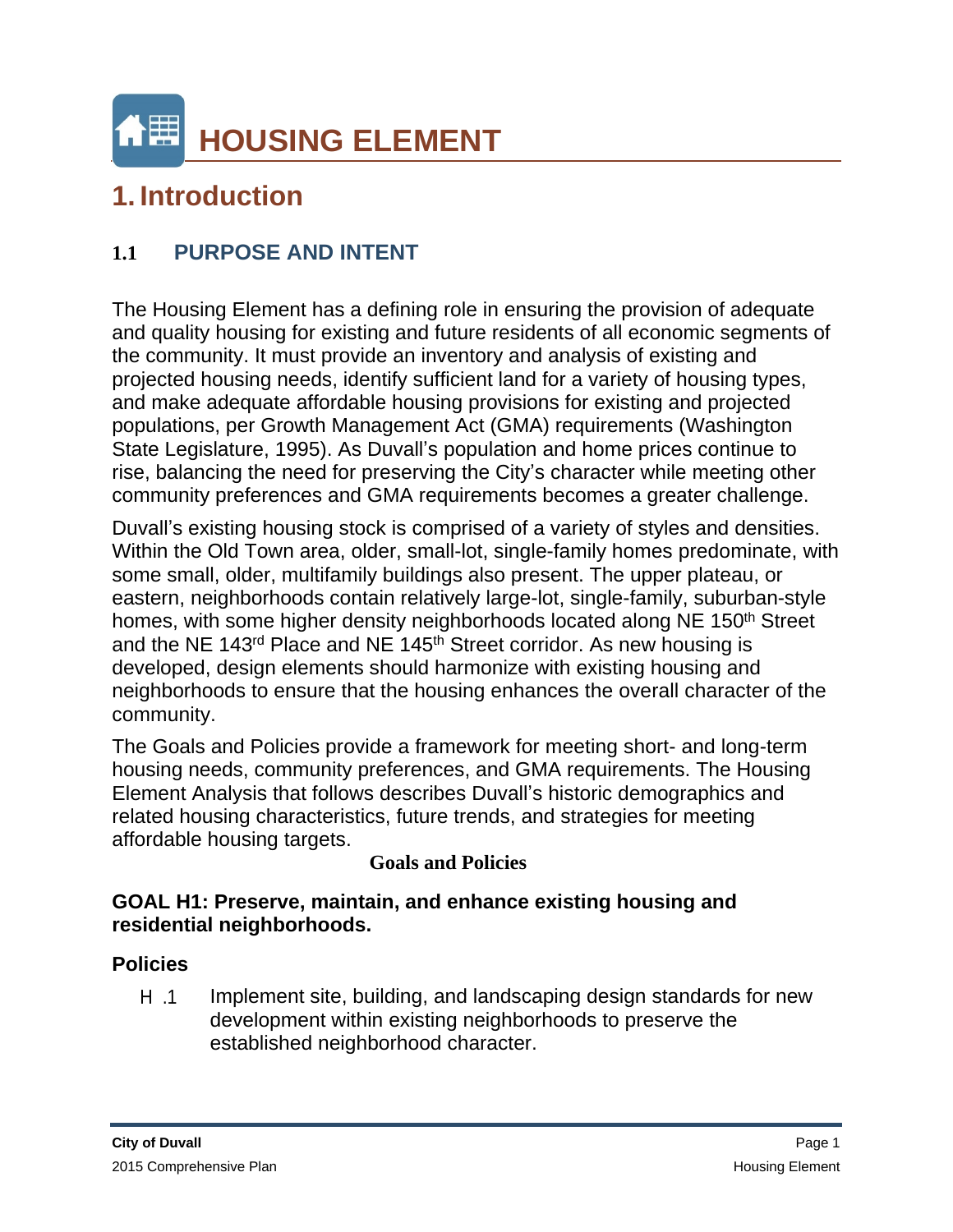- H .2 Manage the density and visual transition between new residential subdivisions and existing neighborhoods by encouraging compatible landscaping, building, and site designs.
- H .3 Ensure that new mixed-use, commercial, and industrial development adjacent to existing residential neighborhoods complements and enhances existing neighborhood character.
- H .4 Identify and promote programs that provide financial, labor, and technical resources to assist low income citizens in maintaining or repairing their homes.
- H .5 Fund improvements to streets, sidewalks, and other infrastructure to revitalize older neighborhoods within the city.
- H .6 Encourage infill development within existing residential neighborhoods that is compatible with surrounding structures and uses and is consistent with neighborhood character.

### **GOAL H2: Site and building design standards promote high-quality design and neighborhood character in new residential subdivisions and new multifamily structures.**

## **Policies**

- H2.1 Evaluate and implement subdivision and building standards in a manner that provides variety and quality design, avoids mundane rep etition, and is consistent with existing character.
- H2.2 Balance usability, public safety, and access in larger residential developments where active and passive parks and open space are required, through the site plan review process.

#### **GOAL H3: Innovative and creative uses of land enable a variety of housing types that accommodate changing design technologies, demands, and preferences, while maintaining Duvall's character and accommodating the 20-year growth targets.**

## **Policies**

H3.1 Allow for a variety of housing types and lot sizes consistent with land use designations including corner-attached housing, mixed-use, townhouses, cottage-style housing, duplexes, multiplexes and mobile homes. [Note: corner-attached housing added per EIS mitigation measure].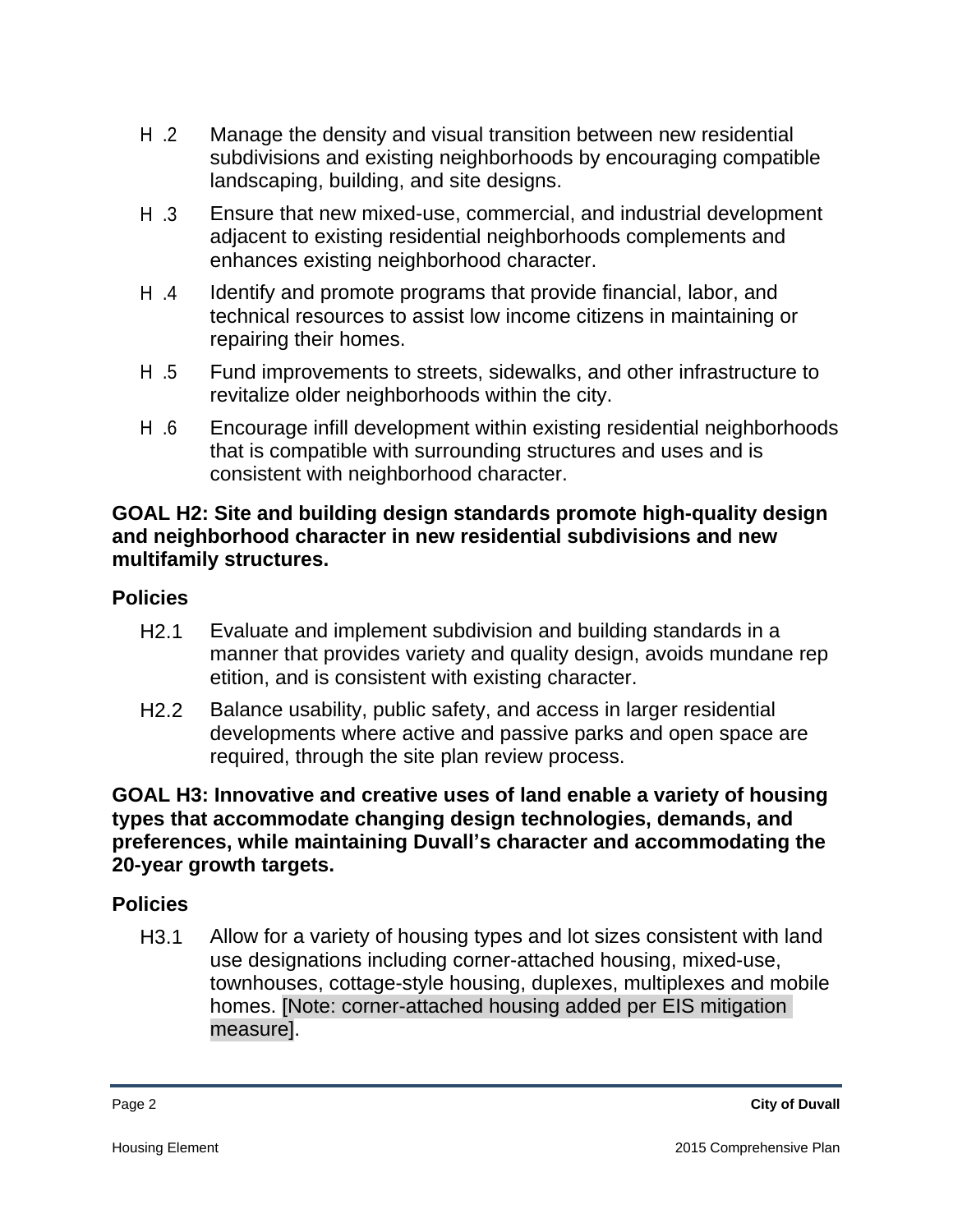- H3.2 Consider regulations that would allow cottage housing in residential areas, and revise the Duvall Municipal Code to allow and create standards for a wider variety of housing styles.
- H3.3 Allow creative site planning techniques and clustering of new development that are compatible with surrounding community character, allow for a variety of housing products, and create and conserve open spaces.
- H3.4 Develop and implement, where compatible with underlying zoning and adjacent developed properties, a density bonus program and other incentives to increase open space and park areas and provide affordable housing for seniors, low income families, or other specialneeds residents.
- H3.5 Implement minimum lot sizes and/or minimum units per acre to achieve allocated future growth and density targets.
- H3.6 Encourage the development of senior housing and assisted-living units through the application of H 3.1 and H 3.2, and other available means.
- H3.7 Allow for accessory dwelling units on single-family lots with minimal procedural requirements while addressing neighborhood compatibility through specific development, design, occupancy, and neighborhood character standards.
- H3.8 Allow for compatible multifamily infill above, and adjacent to, commercial and mixed uses on Main Street.
- H3.9 Periodically review and amend, as needed, subdivision, land use standards, and design guidelines to accommodate changing demands and trends.
- H3.10 Zone sufficient buildable land, create adequate usable development capacity and allow for an appropriate mix of housing types to accommodate Duvall's projected share of King County population growth over the next 20 years.

## **GOAL H4: Affordable housing needs are met for low- and moderate-income residents.**

# **Policies**

H4.1 Develop and implement strategies, in collaboration with King County, to achieve targets for low- and moderate-income housing that are consistent with Countywide Planning Policies.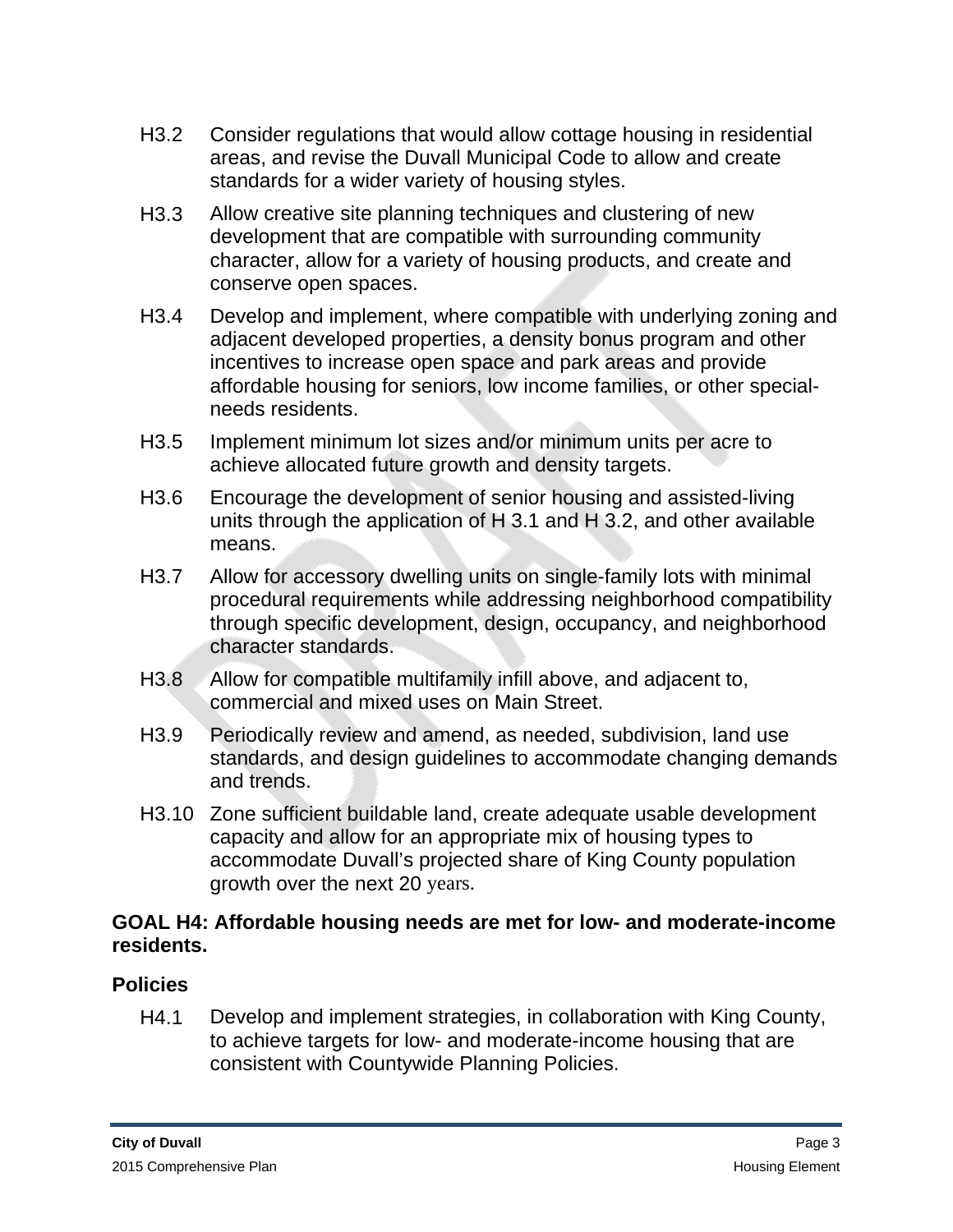- H4.2 Develop partnerships with federal, state, and regional housing agencies, such as A Regional Coalition for Housing (ARCH), to provide opportunities for affordable housing in Duvall.
- H4.3 Promote the preservation and rehabilitation of existing affordable housing stock, such as multifamily housing, manufactured housing, and mobile home units.
- H4.4 Encourage the development of affordable housing by providing creating regulatory incentives such as density bonuses, expedited permit processing, fee waivers, and development transfers. [Note: these programs are not currently in place but this policy could be implemented at a later time]
- H4.5 Create meaningful incentives to facilitate development of affordable housing in both residential and commercial zones, including allowing height increases, density increases, and larger floor-area ratios. [Note: Added per EIS mitigation measure]
- H4.6 Identify and promote financial housing assistance for low- and moderate-income individuals and families.
- H4.7 Develop a multifamily property tax exemption program to encourage for-profit developers to include affccordable units as part of new housing developments. [Note: Added per EIS mitigation measure]
- H4.8 Consider requiring a percentage of affordable housing units as part of pre-annexation agreements. [Note: Added per EIS mitigation measure]
- H4.9 Recruit and support the development of workforce housing, defined as housing affordable to workers in agricultural, clerical, and service occupations including, but not limited to, farmworkers, teachers, law enforcement officers, firefighters, some health care professionals, and retail salespeople.
- H4.10 Identify and promote use of surplus public and quasi-public owned land for housing affordable to low- and moderate-income households. [Note: new policy for your consideration]
- H4.11 As part of any rezone that increases residential capacity, consider requiring a portion of units to be affordable to low- and moderateincome households. [Note: new policy for your consideration]
- H4.12 Allow manufactured homes in all zones where residential development is permitted in the city. [Note: new policy for your consideration]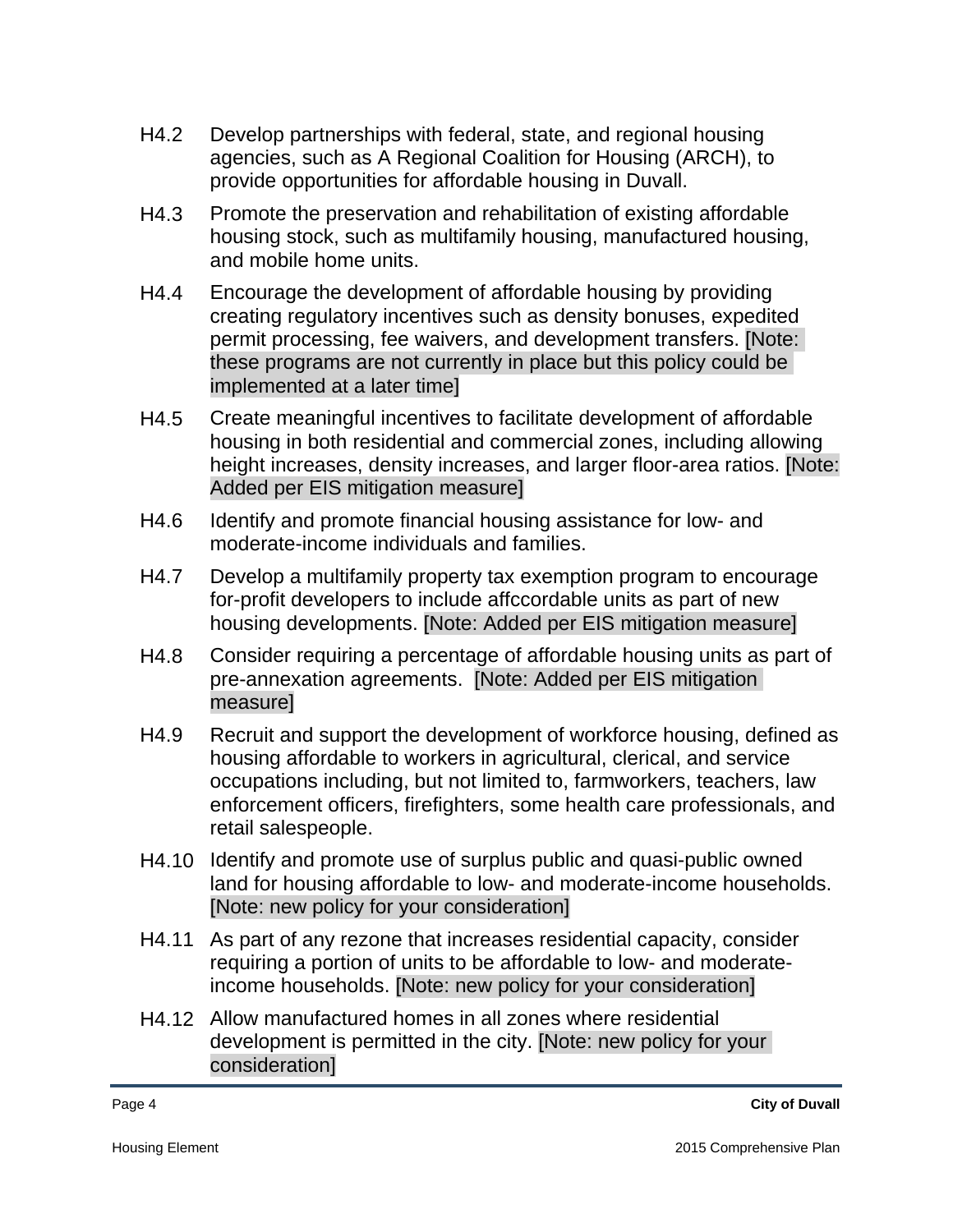H4.13 Promote fair and equal access to housing for all persons and prohibit discourage any activity that results in discrimination in housing. [Note: new policy for your consideration]

## **GOAL H5: Permanent and temporary housing is provided for residents with disabilities, health care needs, or other special needs.**

## **Policies**

- H5.1 Support the preservation and development of special-needs housing that serves both city residents and those in surrounding communities.
- H5.2 Encourage and promote partnerships with public and private agencies, as well as developers, which provide funding for specialneeds housing.
- H5.3 Support the integration of special-needs housing throughout Duvall's residential neighborhoods while taking into account proximity to relevant services.
- H5.4 Evaluate potential regulatory obstacles and ensure that codes or ordinances do not restrict development of special-needs housing.
- H5.5 Support opportunities for older adults and people with disabilities to remain in the community as their housing needs change, by encouraging universal design or and home retrofitting homes for lifetime use. [Note: new policy for your consideration]

#### **GOAL H6: Pedestrian-scaled mixed-use development fills a unique and attractive niche in Duvall's overall housing mix** (Note: new goal for your consideration).

## **Policies**

- H6.1 Support mixed-use development close to employment and retail opportunities, with connections to parks and trails, transit services, and other amenities. [Note: new policy for your consideration]
- H6.2 Promote mixed-use development to achieve housing targets consistent with demographic and housing forecasts. [Note: new policy for your consideration]
- H6.3 Support design measures in mixed-use areas that promote compact, inviting, diverse, cohesive, and appropriately-scaled development in line with community character. [Note: new policy for your consideration]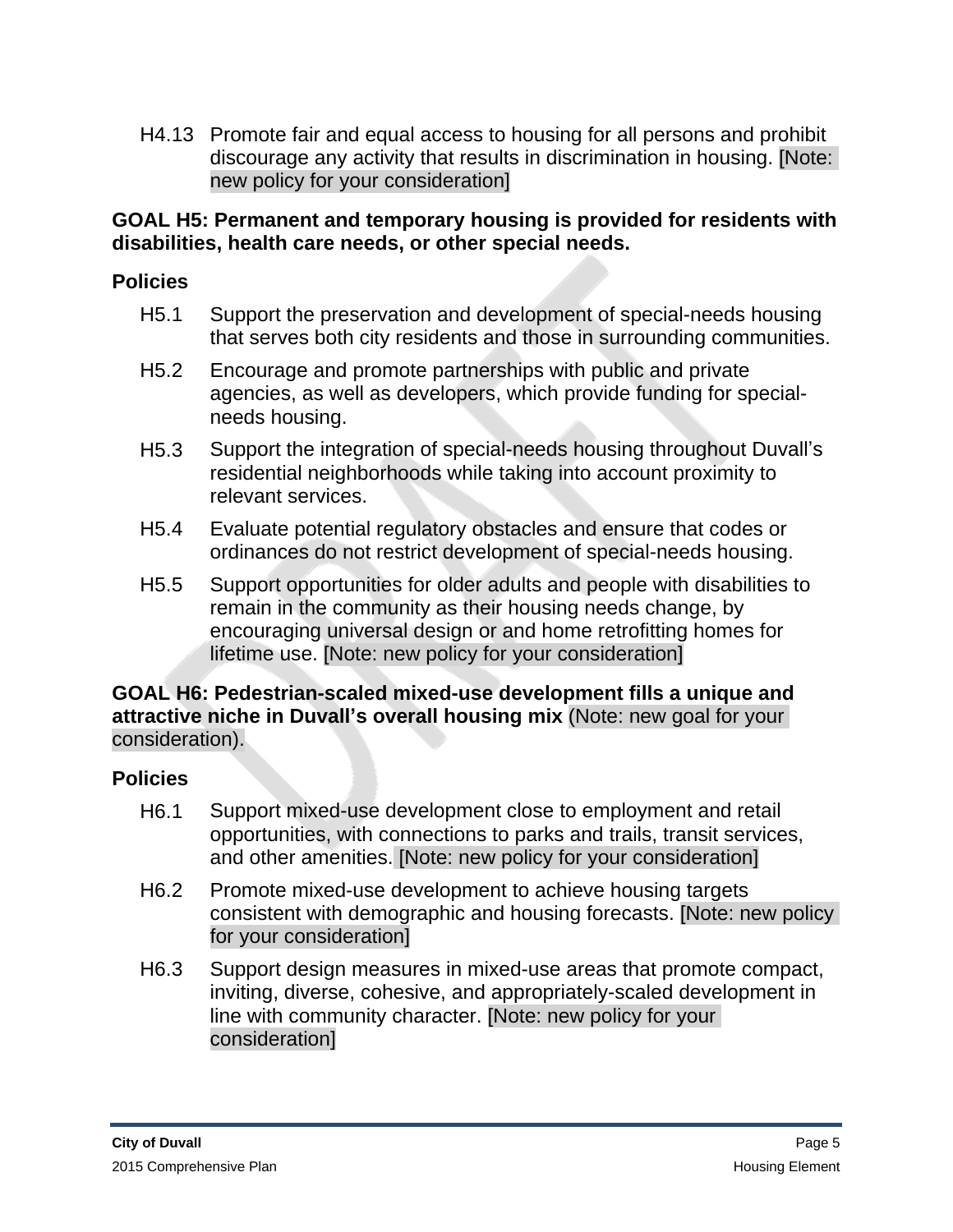- H6.4 Adopt strategies to further encourage efficient use of land and infrastructure as part of mixed-use developments. [Note: new policy for your consideration]
- H6.5 Allow for housing on upper floors of commercial buildings in commercial and mixed-use zones. Allow housing on ground floors in mixed-use developments in specific areas as designated by an adopted plan.
- H6.6 Ensure that housing and commercial components of mixed-use developments are integrated in a way that is advantageous to both uses.

## **Housing Element Analysis**

The following section describes Duvall's existing population demographics and household trends, Duvall's population and housing targets based on local plans, policies and inter-jurisdictional coordination efforts, and strategies for meeting affordable housing targets during the planning horizon. The information contained in this section provides a basis for the goals and policies contained in this Element.

## **Overview**

Duvall is obligated to comply with population and employment targets adopted in the King County Countywide Planning Policies. The targets are for a 20-year planning horizon and are based on countywide allocations. The relationship between demographic conditions in Duvall and the county as a whole establishes the basis for the amount of growth Duvall is required to absorb.

In 2015, Duvall's population was 7,345, which represented 0.4 percent of the County's total population (Washington State OFM, 2015). Duvall's demographic characteristics differ from the County's as a whole in the following ways:

- Larger average household size of 2.99 people;
- Lower median age, with a higher percentage of total households having members less than 18 years of age;
- Greater percentage of housing units is owner-occupied rather than rented.

**Table ED-1**, in the Economic Development Element, provides a detailed comparison of demographic characteristics.

## **Population and Household Allocations**

Future housing needs for King County, its cities, and towns for the planning period are derived from an overall population forecast provided by the state Office of Financial Management (OFM). The forecasted population is allocated to King County jurisdictions based on their lands capacity (land available for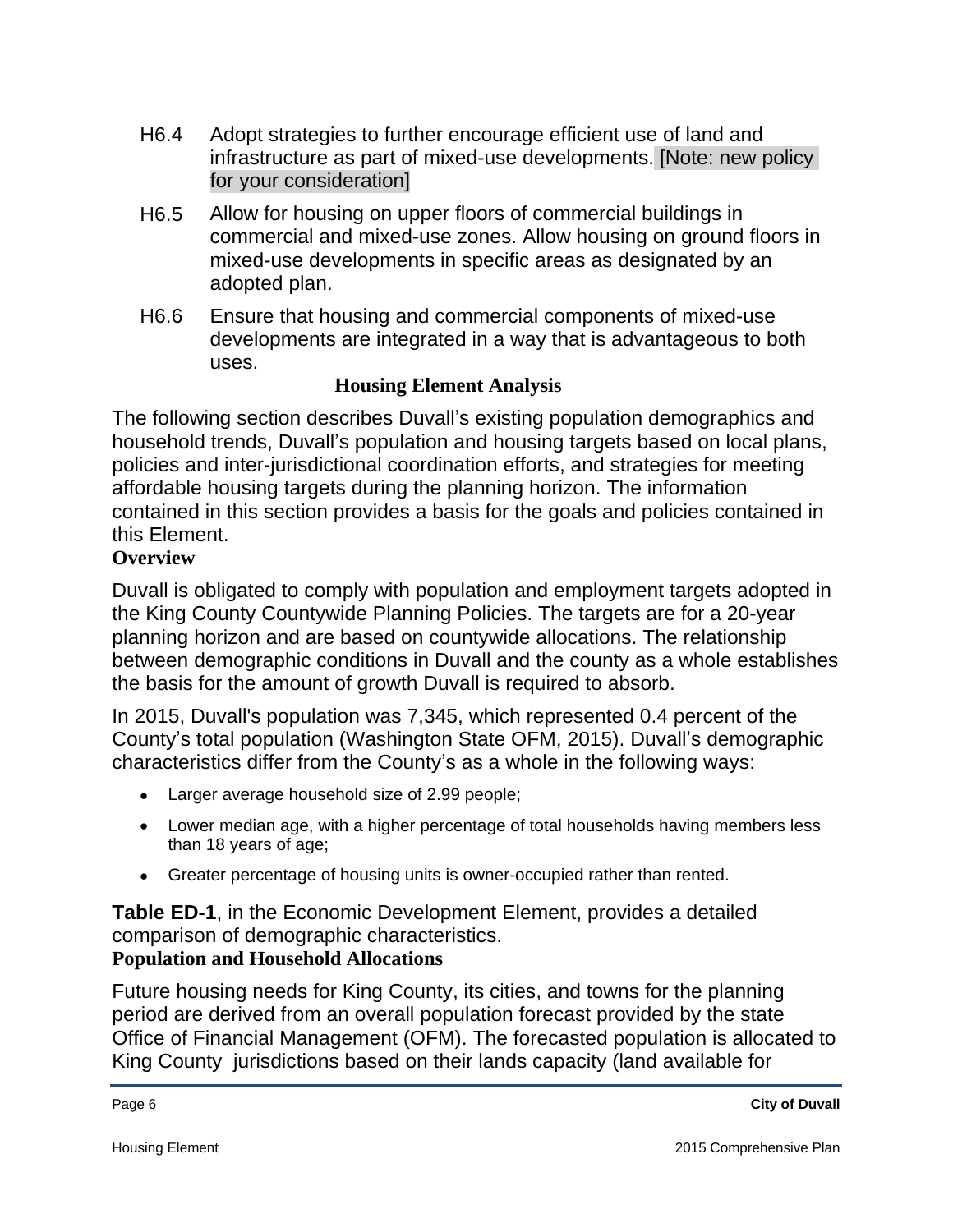development after accounting for critical areas, rights-of-way, and other considerations), as well as other factors such as infrastructure capacity and current and anticipated land use densities and intensities. This results in population, household, and employment targets adopted in the Countywide Planning Policies that the jurisdictions are expected to meet in 20 years. Further, the Puget Sound Regional Council (PSRC) prepares forecasts for jurisdictions' growth that provide analytical tools for evaluating growth in the context of Vision 2040, the regional growth plan.

The King County growth targets were adopted in 2012 for the period 2006 to 2031. The targets were developed through a process that starts with totals from the OFM and PSRC. Population and employment forecasts are allocated to regional geographies based closely on PSRC VISION 2040 baseline forecasts but also account for factors such as recent growth trends and anticipated annexations.

The County housing target for Duvall for the period 2006 to 2031 is 1,140 additional households. The employment target is 840 jobs. **Puget Sound Regional Council Forecasts**

PSRC provides employment and population forecasts at the regional and local level for use in regional transportation and land use planning. While these forecasts are not specific targets, they are considered in King County's allocation process. The most recent forecasts were published in July 2013. In addition to baseline forecasts, PSRC provides a second set of target forecasts that reflect household and population growth (see **Table H-1)**. PSRC employment forecasts are discussed in the Economic Development Element, and presented in **Table ED-2**.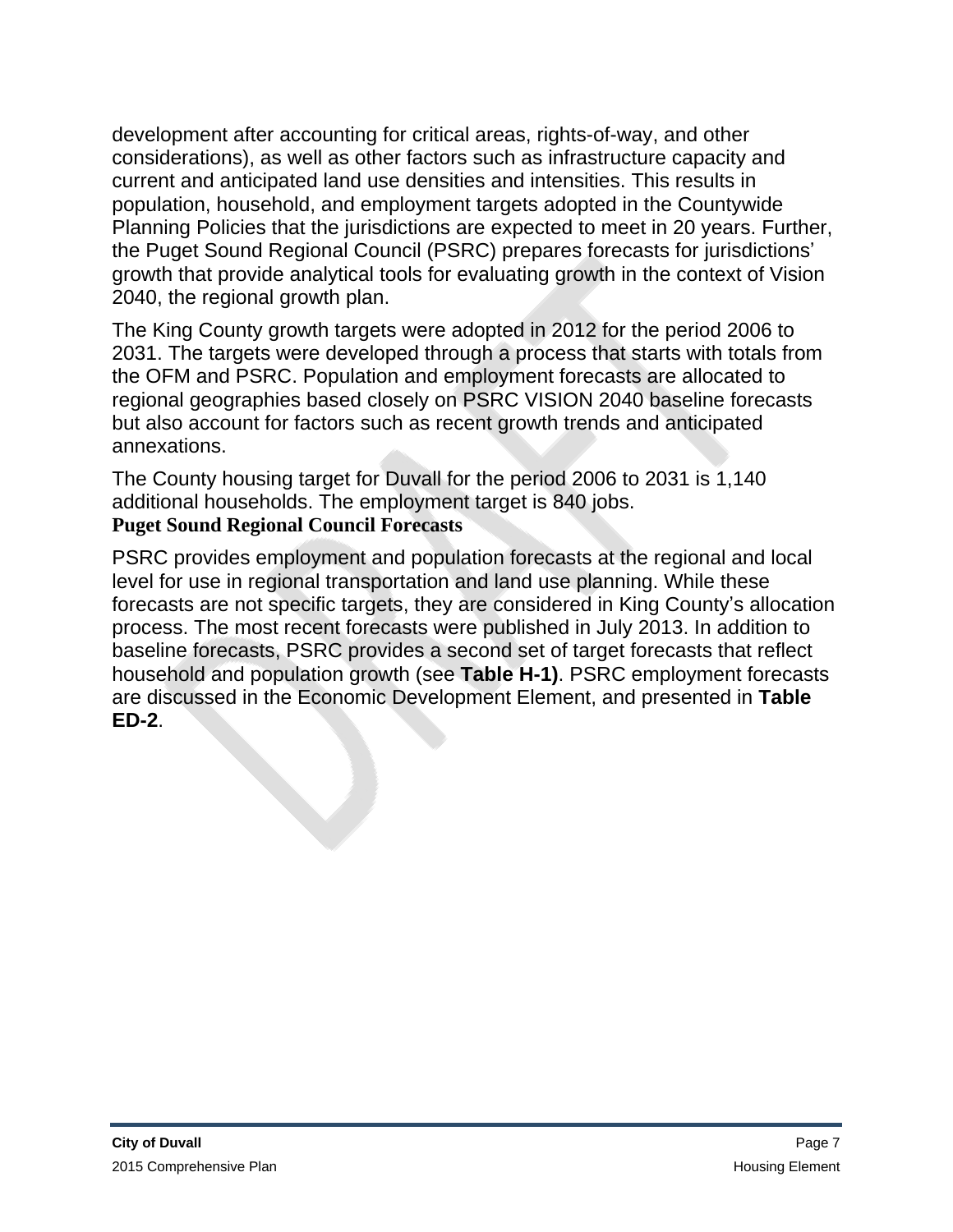|                             | 20101     | 2025      | 2030      | 2031      | 2035      | 2010-2035<br>% Growth |
|-----------------------------|-----------|-----------|-----------|-----------|-----------|-----------------------|
| <b>King County</b>          |           |           |           |           |           |                       |
| <b>Households</b>           | 789,238   | 947,143   | 993,467   | 1,002,739 | 1,039,796 | 31.7%                 |
| <b>Household Population</b> | 1,931,277 | 2,196,287 | 2,290,110 | 2,308,882 | 2,383,978 | 23.4%                 |
| Group Quarters <sup>1</sup> | 37,139    | 42,299    | 44,136    | 44,505    | 45,980    | 23.8%                 |
| <b>Duvall</b>               |           |           |           |           |           |                       |
| <b>Households</b>           | 2,280     | 2,916     | 3,137     | 3,181     | 3,358     | 47.3%                 |
| <b>Household Population</b> | 6,829     | 8,198     | 8,838     | 8,967     | 9,479     | 38.8%                 |
| Group Quarters <sup>1</sup> | 39        | 48        | 52        | 52        | 55        | 41.0%                 |

**Table H-1. Comparison of PSRC Household and Population Growth Target Forecasts King County and Duvall<sup>1</sup>**

Source: Puget Sound Regional Council, 2013 Forecasts, Land Use Target.

<sup>1</sup>Group Quarters: A group living arrangement, which is owned or managed by an entity or organization providing housing and/or services for the residents.

As shown, population for Duvall is forecasted at higher growth rate for the period 2010 to 2035 than for the county as a whole.

#### **Demographics**

#### **Population Growth**

Duvall experienced steady growth in the 2000's, as illustrated in **Table H-2.**  Duvall grew from 4,616 residents in 2000 to 7,325 residents in 2014 – an average annual growth rate of 23.3 percent.

<sup>&</sup>lt;sup>1</sup> 2010 population base data is derived using PSRC Land Use Target (LUT) methodology and is therefore not identical to 2010 US Census demographic data. Year 2010 US Census demographic data is otherwise used throughout the Comprehensive Plan.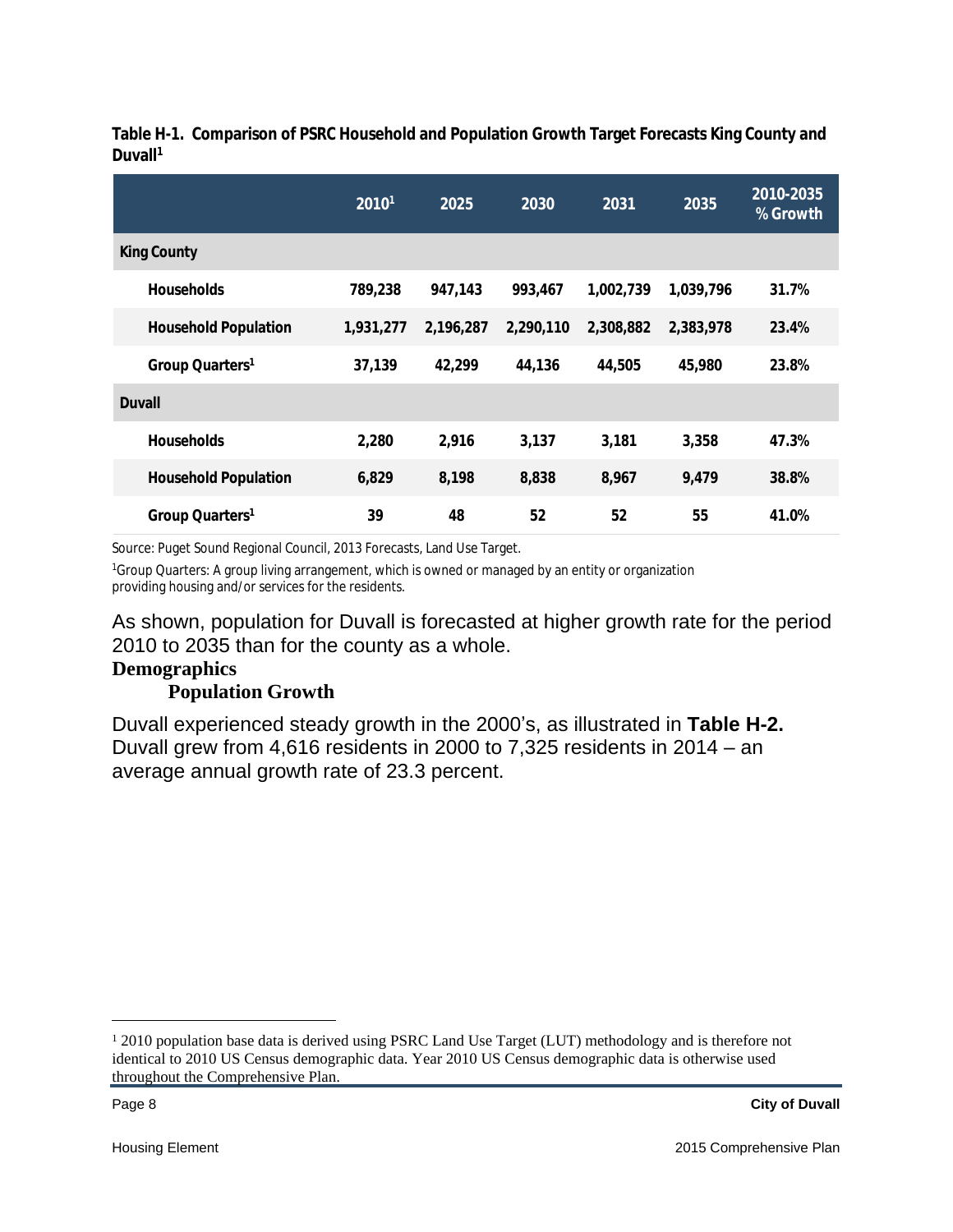| Year | <b>Population April 1</b> | <b>Increase</b> | <b>Annual % Increase</b> | % Increase Since 2000 |
|------|---------------------------|-----------------|--------------------------|-----------------------|
| 2000 | 4,616                     | ٠               | ٠                        | ٠                     |
| 2001 | 4,911                     | 295             | 6.4                      | 5.3                   |
| 2002 | 5,311                     | 400             | 8.1                      | 15.1                  |
| 2003 | 5,667                     | 356             | 6.7                      | 22.8                  |
| 2004 | 5,855                     | 188             | 3.3                      | 26.8                  |
| 2005 | 5,958                     | 103             | 1.8                      | 29.1                  |
| 2006 | 6,134                     | 176             | 3.0                      | 32.9                  |
| 2007 | 6,311                     | 177             | 2.9                      | 36.7                  |
| 2008 | 6,486                     | 175             | 2.8                      | 40.5                  |
| 2009 | 6,613                     | 127             | 2.0                      | 43.3                  |
| 2010 | 6,695                     | 82              | $1.2$                    | 45.0                  |
| 2011 | 6,715                     | 20              | 0.3                      | 45.5                  |
| 2012 | 6,900                     | 185             | 2.8                      | 49.5                  |
| 2013 | 7,120                     | 220             | 3.2                      | 54.2                  |
| 2014 | 7,325                     | 205             | 2.9                      | 58.7                  |

**Table H-2. Population Growth 2000 – 2014**

Source: WA State OFM Intercensal Estimates 2000 to 2014

#### **Household Trends**

As noted in **Table H-3**, Duvall saw a significant population increase over the last decade. Household size has also shifted, as noted below. The total number of households in Duvall increased from 1,596 to 2,224 between 2000 and 2010, a change of almost 40 percent. Average population per household rose slightly from 2.88 in 2000 to 2.99 per household in 2010.

**Table H-3. Household Composition**

|                         | 2000  | 2010  | % change |
|-------------------------|-------|-------|----------|
| Population              | 4,616 | 6,695 | 45       |
| <b>Total Households</b> | 1,596 | 2,224 | 39.3     |
| Avg. Household Size     | 2.88  | 2.99  | 3.8      |

Source: 2000 and 2010 U.S. Census Bureau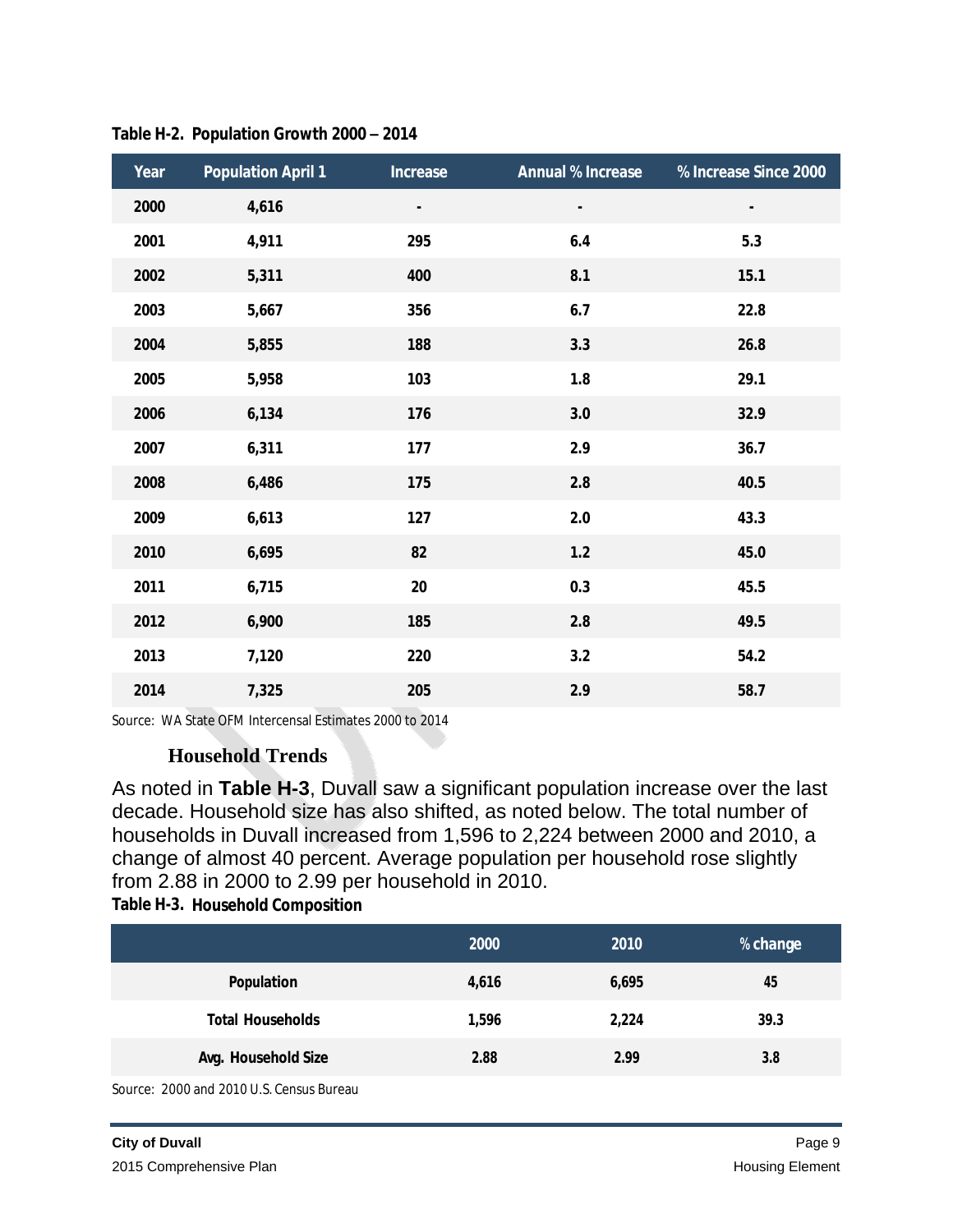Another indicator of a shift in household trends is household composition (marital status of heads of household; households with individuals under 18 years; households with individuals over 65 years; and so forth). Although Duvall experienced an increase in all categories of household types, there remained little change in household composition between 2000 and 2010 (U.S. Census Bureau, 2000; U.S. Census Bureau, 2010).

A final indicator of the shift in household trends is age composition. **Table H-4** shows an increase between 2000 and 2010 in 45-64 year olds and 65 years old and over. During the same period, the number of individuals aged 20-34 rose very slightly, but declined as a percentage of the overall population.

|                         | 2000<br>(percent of total) | 2010<br>(percent of total) | % change |
|-------------------------|----------------------------|----------------------------|----------|
| <b>Total population</b> | 4,616                      | 6,695                      | 45       |
| 65 and over             | 147<br>(3%)                | 300<br>(5%)                | 104      |
| 45-64 years             | 763<br>(17%)               | 1,585<br>(24%)             | 105      |
| 35-44 years             | 1,153<br>(25%)             | 1,381<br>(21%)             | 20       |
| 20-34 years             | 971<br>(21%)               | 1,028<br>(15%)             | 5.9      |
| 5-19 years              | 1,123<br>(24%)             | 1,751<br>(26%)             | 56       |
| < 5 years               | 459<br>(10%)               | 650<br>(10%)               | 42       |

#### **Table H-4. Age Composition**

Source: 2000 and 2010 U.S. Census Bureau

#### **Inventory of Existing Housing**

Duvall had 2,577 total housing units as of 2015, as indicated in **Table H-5**. The housing stock consists of **91.7** percent single-family units (includes manufactured housing) and  $8.3$  percent multifamily units.

| r<br>ır.<br>ы |  |
|---------------|--|
|---------------|--|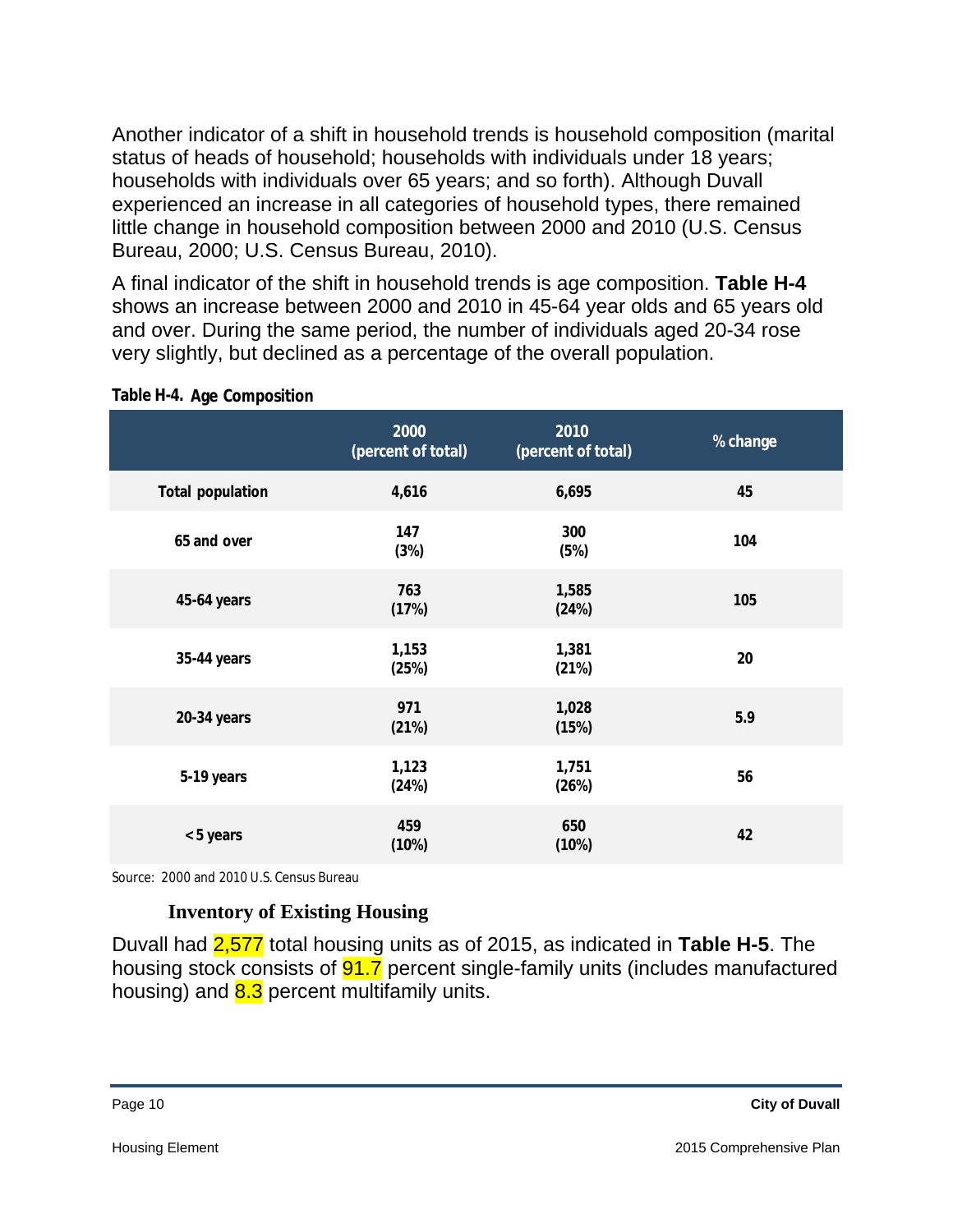**Table H-5. Housing by Type**

| <b>Type of Housing Unit</b> | 20001 | % of total | 2010 <sup>2</sup> | % of total | $2015^3$ | % of total |
|-----------------------------|-------|------------|-------------------|------------|----------|------------|
| Single-family*              | 1,415 | 88.7       | 2.161             | 93.3       | 2.374    | 91.7       |
| <b>Multifamily</b>          | 181   | 11.3       | 154               | 1.7        | 213      | 8.3        |
| <b>Total Units</b>          | 1,596 | ٠          | 2,315             |            | 2,587    | ٠          |
|                             |       |            |                   |            |          |            |

\* Including mobile/manufactured homes

1 2000 U.S. Census Bureau

2 OFM Forecasting Division, Postcensal Estimates of Housing Units, April 1, 2010 to April 1, 2013.

<sup>3</sup> City of Duvall, 2016.

The majority of Duvall's housing units (approximately 58 percent, per 2012 Census data) were built after 1989 (U.S. Census, American Community Survey 5-Year Estimates, Table DP04). This indicates that most of the city's housing stock is relatively new and in good condition. It is not anticipated that the average housing condition will decline significantly due to the increase in development of new housing since 2010.

# **Projection of Future Housing Demand**

## **Housing Growth Targets**

Duvall's housing growth targets are assigned by King County (King County, see Population and Household Allocation section above). The King County housing growth target for the period from 2006-2031 is 1,140 new housing units.

# **Residential Capacity**

Residential capacity is generally defined as the amount of existing housing units plus new housing a city can accommodate based on city rules (e.g., residential density requirements in the zoning code) and land available for new development. Residential capacity relates to residential growth targets in a number of ways. First, the city is required to plan for at least the residential growth target when determining residential capacity. Second, capacity relates to the actual physical landscape while a target is a minimum number of housing units allocated to Duvall by King County, irrespective of actual capacity. Third, capacity is in part driven by requirements for urban levels of development. For example, a minimum net density of 4 units per acre is required in urban areas (Washington State Legislature, 1995). Fourth, capacity is a result of the citizens' vision for what level of development they want in their city.

Evaluation of residential growth capacity is necessary to determine whether the King County housing growth target (new housing units) can be accommodated within city limits and/or the UGA. Sufficient capacity is available if residential growth capacity is equal to or greater than the King County target. If sufficient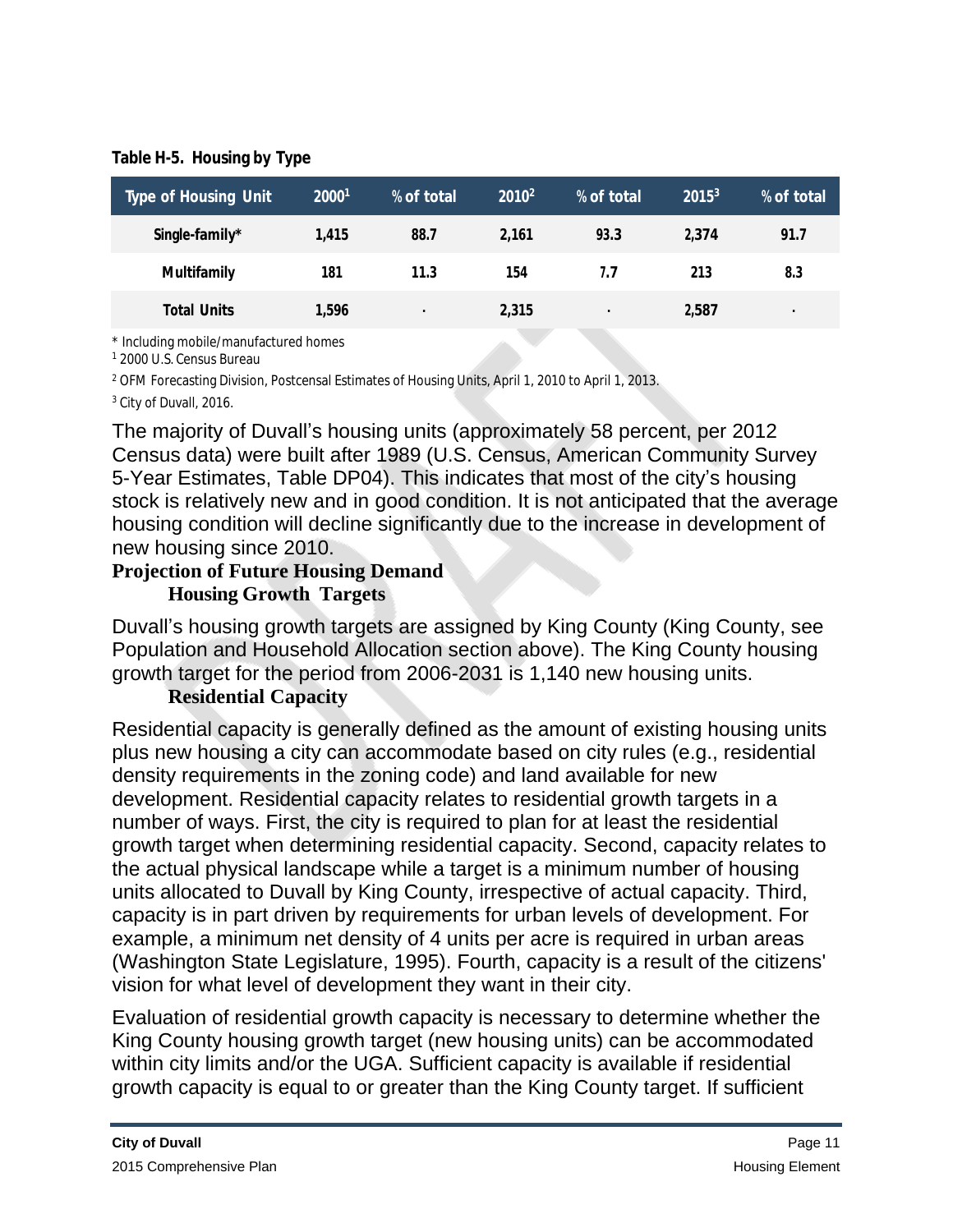capacity is not available, the shortfall must be addressed by revising allowable density or UGA annexation to provide additional area for residential growth capacity.

Based on calculations completed by the City of Duvall in 2005 and 2006, Duvall's total residential growth capacity was estimated to be 2,650 new housing units within city limits and UGA/UGAR areas.The total residential growth capacity was used as the basis by King County for establishing a target of 1,140 new housing units by 2031 (King County, 2007). King County maintained this target for their 2014 Buildable Lands Report (King County GMPC, 2014) and Countywide Planning Policies (King County GMPC, 2012) for Duvall.

Throughout the course of the 2015 Comprehensive Plan update, Duvall completed an updated buildable lands and capacity analysis based on the 2016 Future Land Use Map and 2016 Zoning Map, and future land use designations for urban growth areas (see the Land Use Element for more detail) (City of Duvall, 2015). The updated buildable lands and capacity analysis is consistent with this adopted Comprehensive Plan. Results from the 2015 updated capacity analysis show sufficient residential growth capacity for the King County target as summarized in Table H-6.

|               | <b>King County</b><br><b>Growth Target</b><br>$(2006 - 2031)$ | <b>Housing Units</b><br><b>Built in Duvall</b><br>$(2006 - 2014)$ | Remaining<br><b>King County</b><br><b>Growth Target</b><br>$(2015 - 2031)$ | Capacity for<br><b>New Housing</b><br><b>Units (2015-</b><br>2031) | Growth<br><b>Target</b><br><b>Surplus</b> | <b>Total</b><br><b>Residential</b><br>Capacity |
|---------------|---------------------------------------------------------------|-------------------------------------------------------------------|----------------------------------------------------------------------------|--------------------------------------------------------------------|-------------------------------------------|------------------------------------------------|
| <b>Duvall</b> | 1.140 <sup>1</sup>                                            | 352                                                               | 788                                                                        | 1.293 <sup>2</sup>                                                 | 505                                       | $3,880^3$                                      |

**Table H-6. Duvall Residential Housing Unit Target and Capacity**

<sup>1</sup>King County developed this target in 2006 based on the assumption that Duvall had the capacity for 2,650 net new residential units within city limits and adjacent Urban Growth Areas (King County, 2007).

 $^{2}$ This value identifies the anticipated number of new housing units that could be accommodated within city limits consistent with the City's Future Land Use Map (see Land Use Element) and Zoning Map, along with within the North UGA, should it be annexed, and two parcels in the UGA-Reserve South, and the should they be annexed. The Southwest UGA would result in the loss of one house should it they be annexed (City of Duvall, 20152016).

<sup>3</sup>This value identifies the number of new housing units that could be accommodated within city limits and UGA anticipated within areas described in Footnote 2 plus 2,586 587 existing housing units as of 2015 (City of Duvall, 2015).

## **Employment vs. Housing Growth**

Duvall was traditionally a rural service center for the Snoqualmie River Valley and surrounding area. However, with a significant increase in housing and slow economic growth, including limited job growth, the city has become a bedroom community. Most residents commute to nearby cities including Seattle, Redmond, Woodinville, and Bellevue for employment. The Economic Development Element provides further information describing employment characteristics.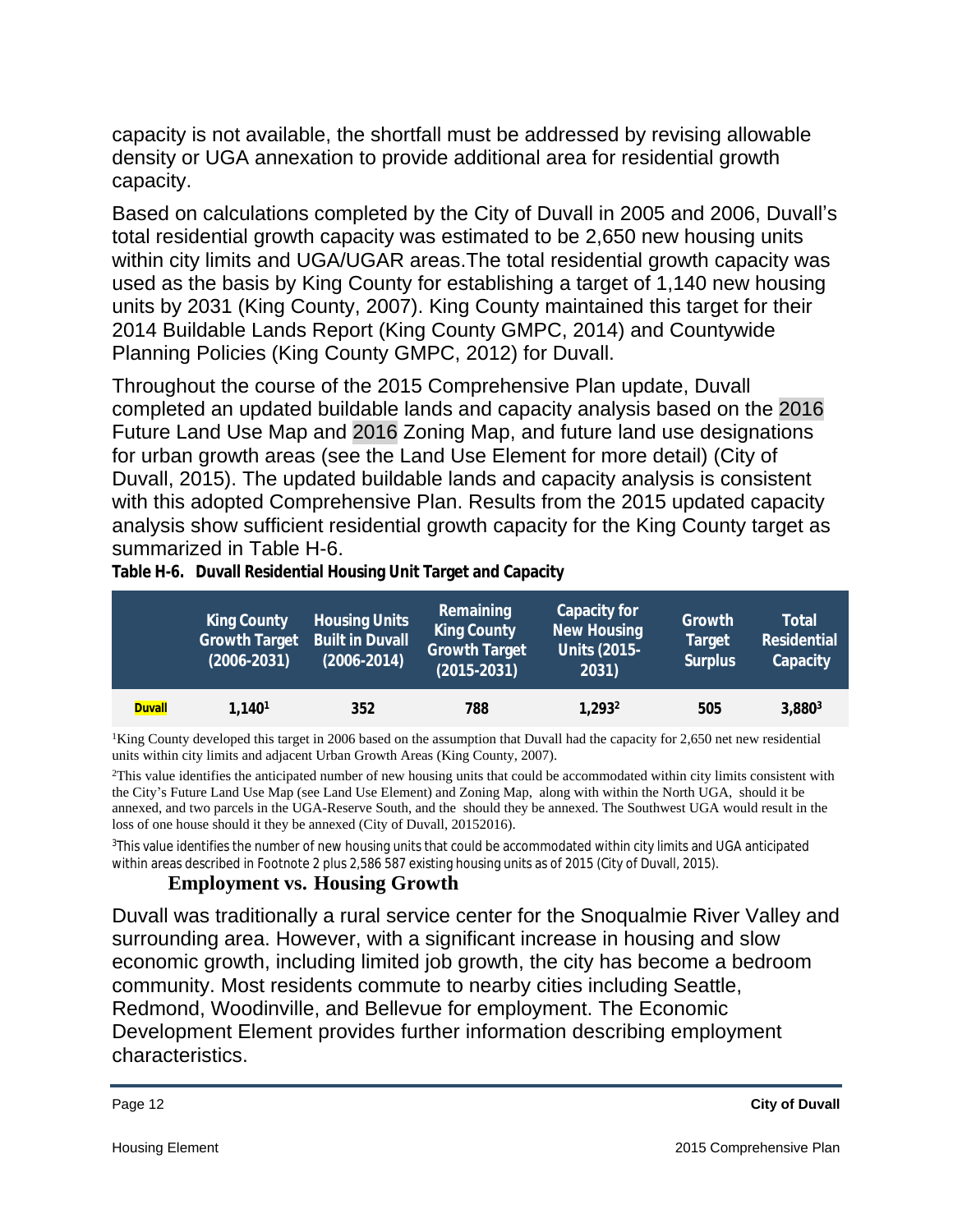## **Income and Housing Costs Income**

According to the 2010 U.S. Census Bureau, median household income in Duvall was \$111,300, and the median family income was \$124,400, a dramatic increase over 2000 figures, when the median household income was \$37,537 and the median family income was \$38,773. The income surge has had a significant impact on housing affordability within Duvall and surrounding UGA. **Table H-7** shows the range of household incomes within the city, as compared to King County income levels. Household income refers to the income of all persons who occupy a housing unit, the related family members and all unrelated people who share the housing unit. Family income refers to the income of all related persons residing together.

<u>i di se</u>

|                                | <b>Duvall</b>  |                                   |                |        | <b>King County</b>                |               |
|--------------------------------|----------------|-----------------------------------|----------------|--------|-----------------------------------|---------------|
| <b>Income Category</b>         | \$             | <b>Total</b><br><b>Households</b> | $\frac{9}{6}$  | \$     | <b>Total</b><br><b>Households</b> | $\frac{9}{6}$ |
| <b>Median Household Income</b> | 111,300        | 2,157                             | ٠              | 53,157 | 711,235                           | ٠             |
| <b>Median Family Income</b>    | 124,400        | 1,688                             | $\blacksquare$ | 65,035 | 423,511                           | ٠             |
| Income $$35,000$ or less       | $\blacksquare$ | 108                               | 6.0            | ٠      | 257,932                           | 36.3          |
| Income \$40,000 - \$74,999     | $\bullet$      | 252                               | 15.0           | ٠      | 223,254                           | 31.4          |
| Income above \$75,000          | ٠              | 1,328                             | 79.0           | ٠      | 230,049                           | 32.3          |

**Table H-7. Comparative Income Categories in 2010**

Source: 2010 U.S. Census Bureau

# **Housing Costs Rental Units:**

As of 2012 there were 318 occupied rental units (15 percent of all occupied units) including single-family and multifamily units. Although this number is up from the 2000 Census (181 units, 13 percent), it is still far below the total number of units in comparable cities near Duvall. As the population steadily increases and market demand for housing continues to increase, the need for more rental units (both market-rate and affordable) in Duvall will increase.

# **Single-Family Houses:**

The 2010 Census reported 1,839 owner-occupied single-family homes in Duvall (85 percent). The median home value of a single-family house was an estimated \$385,300.Values in Duvall are higher than Monroe and lower than Redmond. Duvall is becoming an expensive location for many families that traditionally could afford to live here.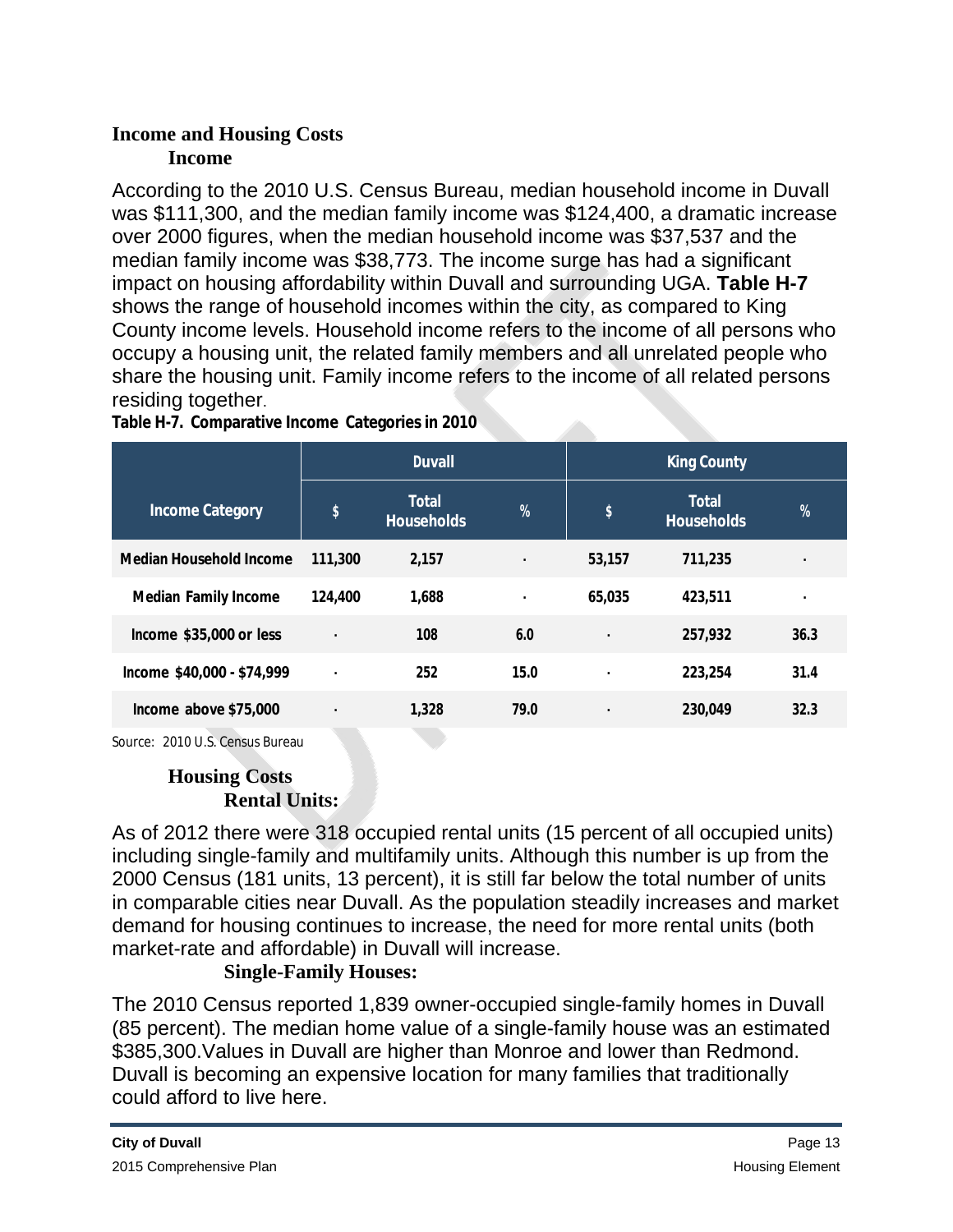#### **Housing Affordability**

Historically, Duvall offered housing that was affordable for moderate-income and low-income families. (Moderate income in King County is defined as 50 percent to 80 percent of the County median income; low-income is defined as up to 50 percent of County median income). Prices for single-family homes, which were lower than homes in most Eastside communities, have become more expensive, making them out of reach for many first-time home buyers.

Seven percent of the City's housing stock is comprised of mobile/manufactured homes and eight percent is multifamily housing. These units provide housing for many low- and moderate-income households, and are essential to maintaining an inventory of affordable housing in the community. The challenge facing Duvall is to continue providing opportunities for housing for families in the full range of income groups. The City's primary strategy for ensuring the provision of affordable housing is to accommodate a range of new housing types and densities in its Comprehensive Plan Future Land Use Map.

Housing affordability, regardless of income, relates to the balance between a family's income level and their desire for housing and other amenities. Housing costs are considered "affordable" when 30 percent or less of a household's income is spent on housing. **Table H-8** shows the various income levels in Duvall compared to the percentage of median.

| <b>Household Income</b> | Percent of Median* |
|-------------------------|--------------------|
| Less than \$10,000      | 1.9                |
| \$10,000 - 14,999       | $\bf{0}$           |
| $$15,000 - 24,999$      | 4.6                |
| $$25,000 - 34,999$      | 3.6                |
| $$35,000 - 49,999$      | 3.8                |
| $$50,000 - 74,999$      | 13.4               |
| $$75,000 - 99,999$      | 13.5               |
| $$100,000 - 149,999$    | 34.4               |
| 150,000 - 199,999       | 13.4               |
| \$200,000 or more       | 11.5               |

**Table H-8. Household Income**

\* Median household income is \$111,356

Source: U.S. Census Bureau, 2008-2012 American Community Survey, Selected Economic Characteristics.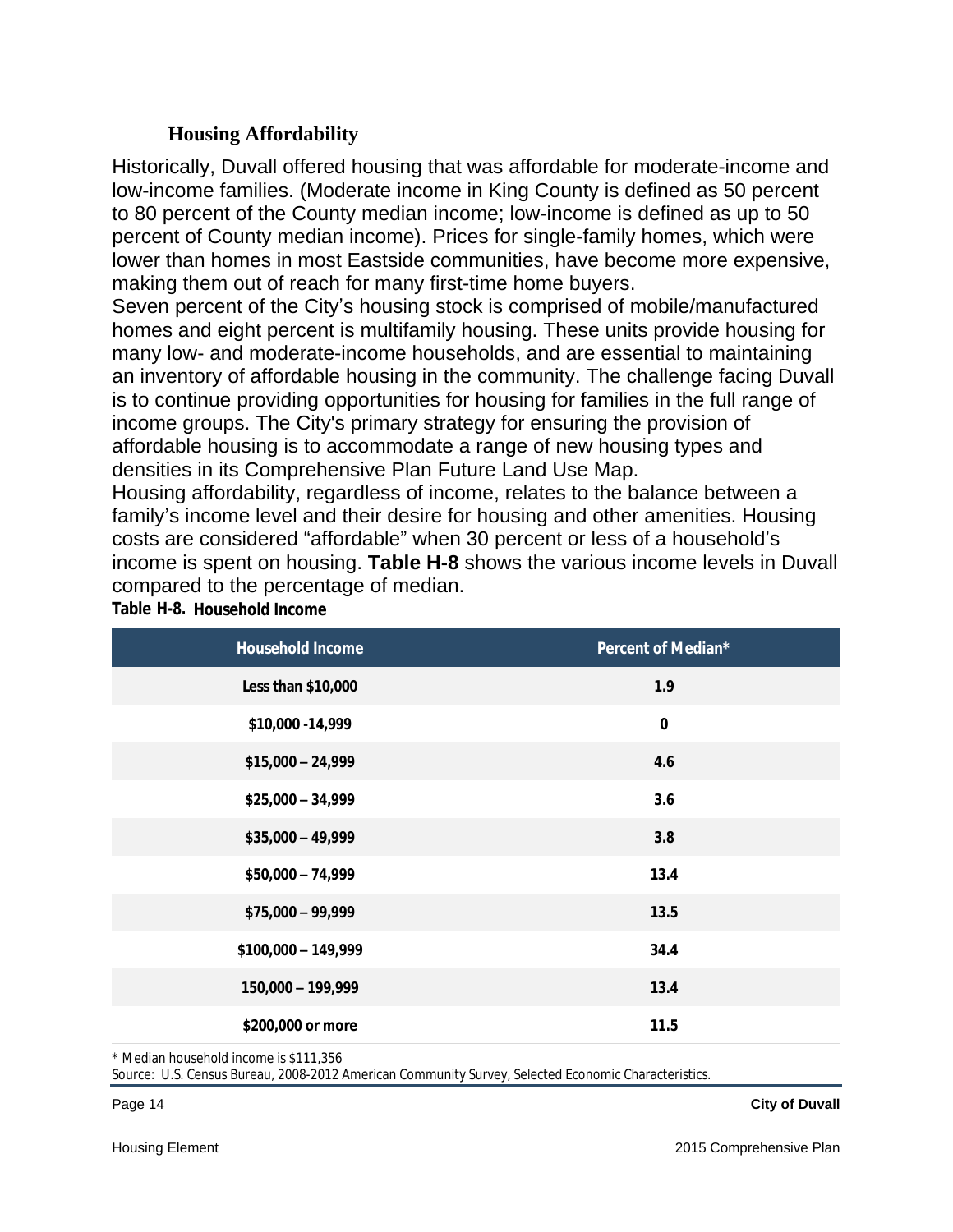#### **Table H-9. Monthly Housing Costs**

| <b>Owner Costs*</b>   | Number of Units (%) |
|-----------------------|---------------------|
| Less than 20 percent  | 484 (29.5)          |
| $20.0 - 24.9$ percent | 285 (17.4)          |
| $25.0 - 29.9$ percent | 318 (11.6)          |
| $30.0 - 34.9$ percent | 185 (11.3)          |
| 35 percent or more    | 366 (22.3)          |
| Rental Costs*         | Number of Units (%) |
| Less than 15 percent  | 52 (16.4)           |
| $15.0 - 19.9$ percent | 59 (18.6)           |
| $20.0 - 24.9$ percent | 68 (21.4)           |
| $25.0 - 29.0$ percent | 41 (12.9)           |
| $30.0 - 34.9$ percent | 11(3.5)             |
| 35 percent or more    | 87(27.4)            |

\* Percent of Median Income

Source: U.S. Census Bureau, 2008-2012 American Community Survey, Selected Housing Characteristics.

# **Housing Affordability Index**

The Housing Affordability Index (HAI) provides a way to track over time whether home ownership is becoming more or less affordable for the typical household. The index measures median-household income relative to the income needed to purchase a median-priced home. The HAI has a value of 100 when the medianincome household has sufficient income to purchase a home, with a higher HAI indicating increased affordability.

The HAI is derived by dividing the affordable home price for a median-income household by the median sale price of homes in the area and multiplying the figure by 100. The HAI assumes borrowers make a 20 percent down payment, with a 30-year fixed mortgage, and that the maximum mortgage payment is 25 percent of the household's gross monthly income. The following table compares Duvall's HAI over the past real estate cycle.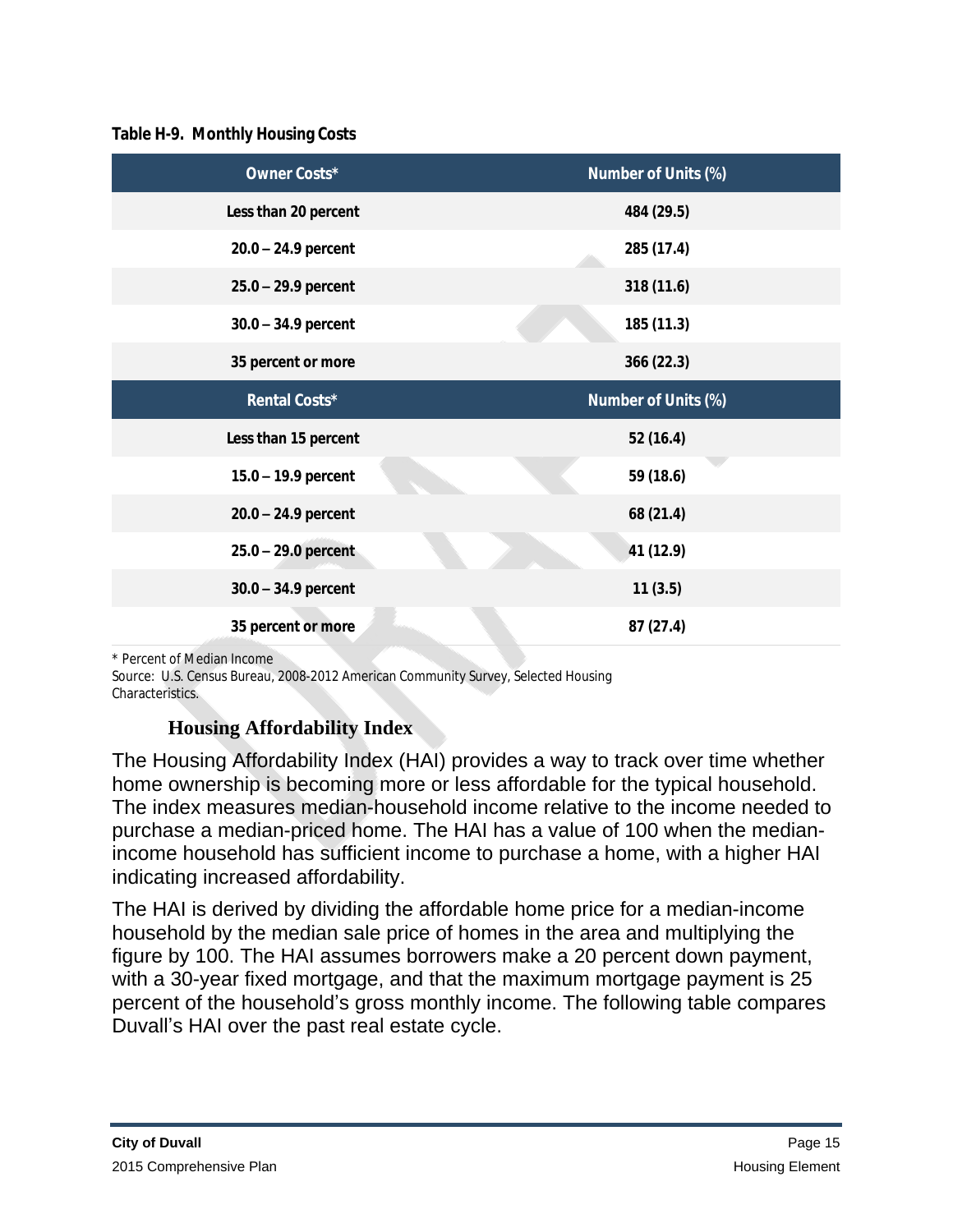**Table H-10. Duvall Housing Affordability Index**

|                                            | <b>June 2007</b> | Sept 2010 | <b>March 2014</b> |
|--------------------------------------------|------------------|-----------|-------------------|
| Affordable Home Price                      |                  |           |                   |
| <b>Estimated Annual Income*</b>            | \$111,531        | \$111,356 | \$119,841         |
| 30 Fixed Mortgage Rate                     | 6.15%            | 4.46%     | 4.30%             |
| Affordable Monthly Principal & Int. (@25%) | \$2,324          | \$2,320   | \$2,497           |
| <b>Affordable Mortgage</b>                 | \$381,396        | \$460,017 | \$504,512         |
| Affordable Home Price (80% Mortgage)       | \$476,745        | \$575,021 | \$630,640         |
| <b>Median Sale Price</b>                   | \$474,000        | \$361,000 | \$417,000         |
| <b>Housing Affordability Index*</b>        | 100.6            | 159.3     | 151.2             |

\* Extrapolated from 2010 ACS figure based on OFM King County estimates.

As shown, the affordable sales price for a home at the peak of the market in 2007 was \$476,745, approximately equal to the median sale price of \$474,000, and the HAI was 101.6. In 2014, the HAI was up to 151.2, indicating increased affordability. Housing was most affordable in 2010 when home prices and mortgage rates were at their lowest levels.

On average, homes in Duvall are very affordable relative to Duvall's median household income. The HAI indicates that home-ownership has become more affordable since 2007, but slightly less affordable since 2010. While the HAI indicates consistent affordability for the typical Duvall household, affordability is low compared to the average (lower) King County income and there are undoubtedly instances where prospective first time homebuyers are unable to find homes that they can afford to purchase.

## **Housing Affordability Targets**

As part of local and regional population projections specified by provisions of the GMA, affordable housing targets are established for the 20-year planning period based on the City's residential growth target. The King County Countywide Planning Policies specifically state a moderate income housing target is equal to 16% of the city's growth target and a low income housing target is equal to 12% of the city's growth target (King County GMPC, 2012). **Table H-11** shows housing affordability targets in Duvall for the 20-year planning period.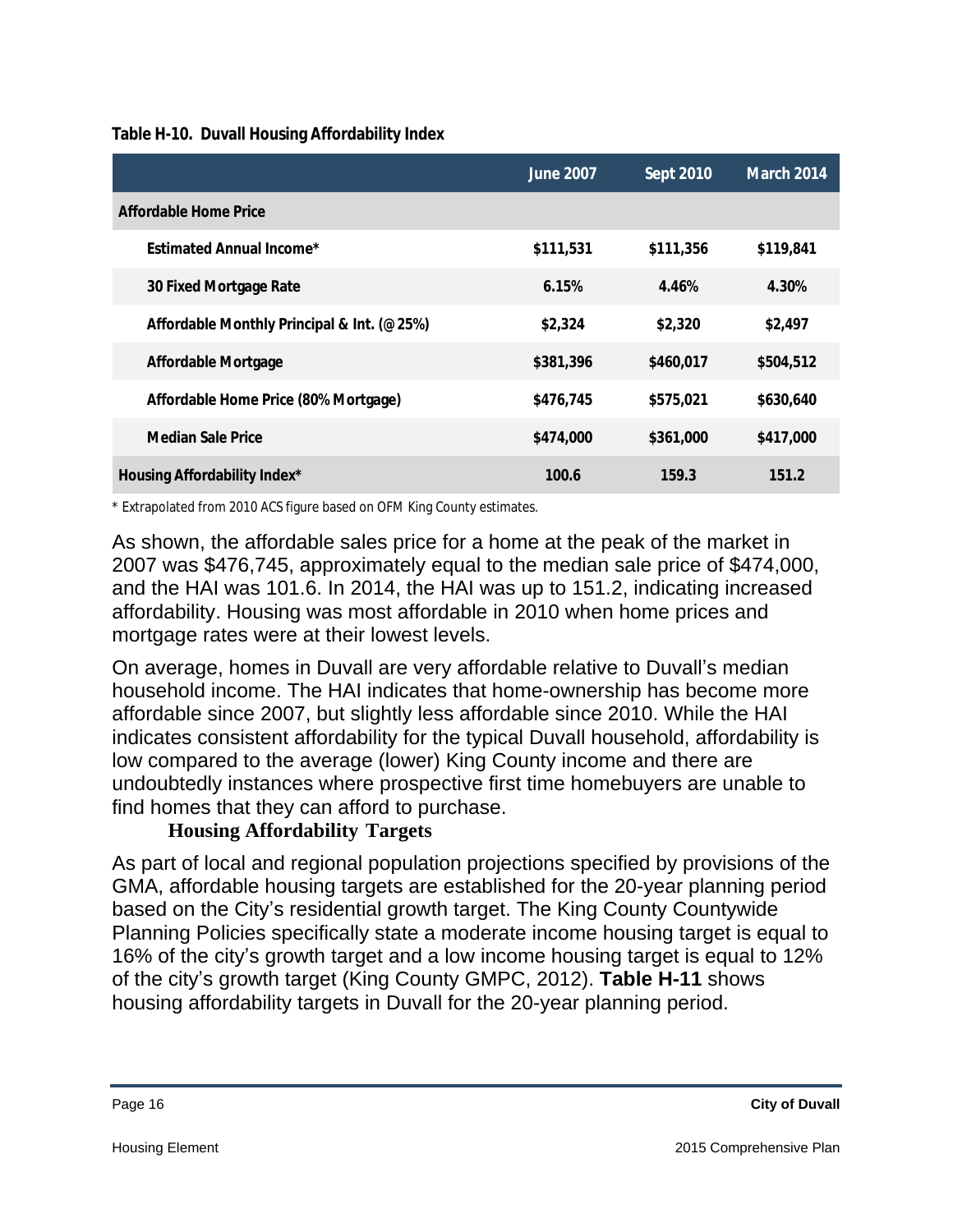|                         | Total<br><b>Housing</b><br><b>Units</b> | <b>Very-Low Income Target</b><br>(Up to 30% of median<br>income) (12% of total<br>units $)^1$ | Low Income Target (30-<br>50% of median income)<br>$(12\% \text{ of total units})$ <sup>1</sup> | Moderate Income<br>Target(50-80% of median<br>income) (16% of total<br>$units)$ <sup>1</sup> |
|-------------------------|-----------------------------------------|-----------------------------------------------------------------------------------------------|-------------------------------------------------------------------------------------------------|----------------------------------------------------------------------------------------------|
| Growth<br><b>Target</b> | 1.140                                   | 137                                                                                           | 137                                                                                             | 182                                                                                          |

#### **Table H-11. Housing Affordability Targets 2001-2022**

Source:<sup>1</sup>Affordable Housing Goal H-1, 2012 King County Countywide Planning Policies, November, 2012.

#### **Strategies to Encourage Affordable Housing**

As previously noted, 7% of the housing stock within the city is mobile homes and 8% are multifamily units. The need for these types of units will continue to rise in the city because of the increase in lower- to middle-wage jobs, an aging population that depends on more affordable housing, and people with special housing needs. In order to meet current and future affordable housing needs, the Housing Element encourages the following measures:

- 1. Development of Innovative Housing Techniques Allow new housing techniques and styles, such as cottages, compact single-family homes on smaller lots, and duplexes and triplexes designed to look like single-family homes.
- 2. Accessory Dwelling Units (ADUs) Given proper guidelines, these accessory units can provide affordable housing with minimum disruption of neighborhoods and can also allow families to stay in their homes despite changing economic circumstances such as divorce or loss of job. Many ADUs are affordable to low- and moderate-income families. ADUs are either conditionally permitted or allowed outright in all residential zones.
- 3. Manufactured Homes These units are typically much less expensive than a traditional single-family home. The City allows these types of homes in all single-family neighborhoods.
- 4. Flexible Subdivision Standards/New Street Design Standards The City may wish to allow more flexibility in the development of land with regard to subdivision standards.
- 5. Infill Development Infill development allows parcels of land that are vacant but are within areas that are mostly built out to be developed. Although such sites are often smaller and may be more difficult to develop than raw land, there may be cost savings due to the existence of utilities that already serve the site. Opportunities may exist for this type of development in Old Town.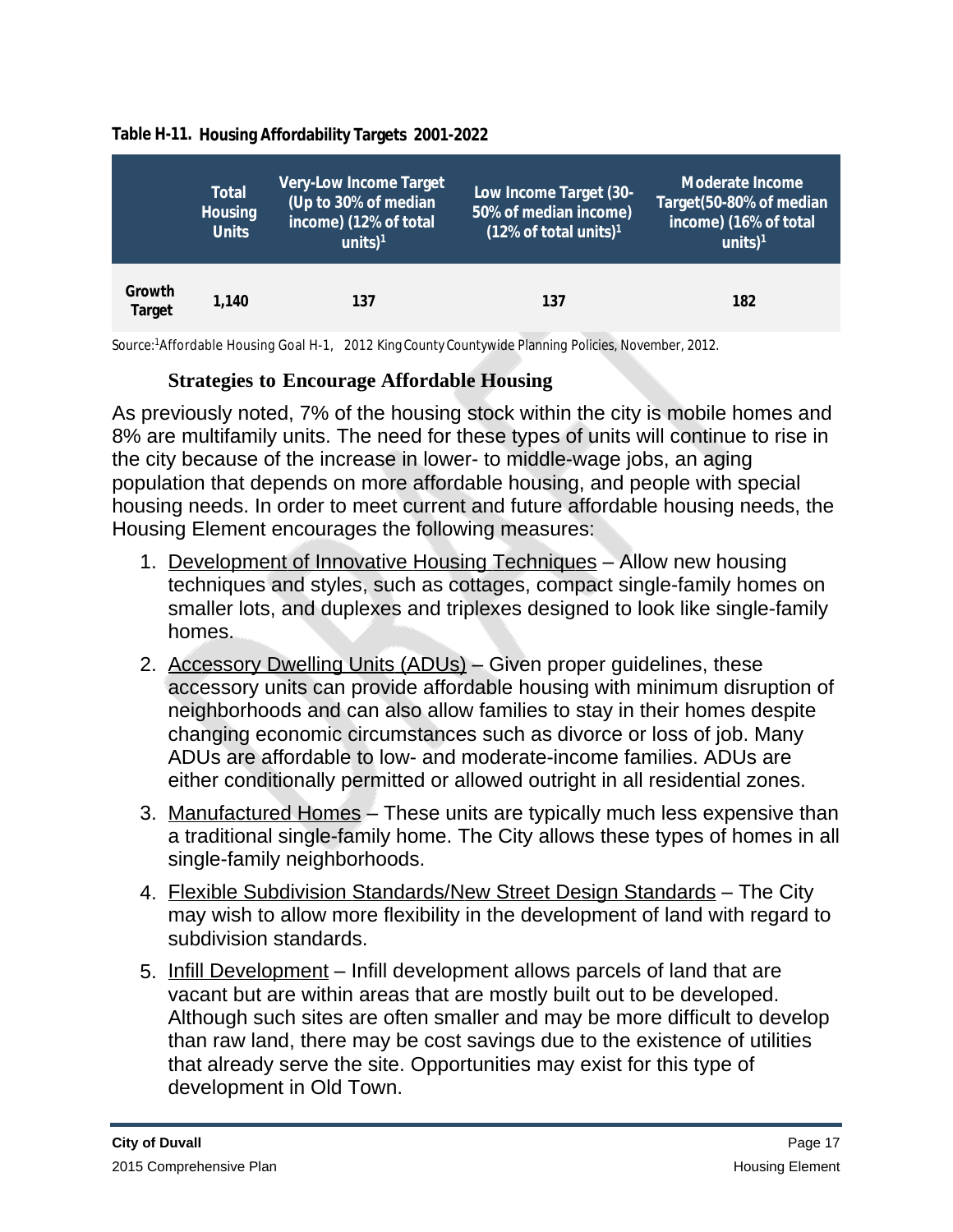- 6. Mixed-use Development Mixed-use development allows residential development in the same building as commercial development. Usually the residential development is above or behind the commercial development. Mixed-use development may provide affordable urban density housing with good access to services and employment. The advantage for the commercial development is a built-in customer base. Duvall allows residential development on the upper floors of commercial and industrial structures. The Comprehensive Plan Future Land Use Map designates areas in the SR-203 corridor for commercial and residential mix of uses. There may also be areas that have potential for commercial development along Main Street, with residential uses behind other structures or above commercial uses.
- 7. Development Incentives Incentives such as density bonuses, subsidies, and streamlining the permitting process waiver of impact fees can help reduce development costs and encourage developers to include affordable units within their housing projects. Also, streamlining the permitting process can expedite the development process and reduce costsReduction or waiving of impact fees could also be considered with the understanding that impact fee funds not collected must be paid back to the City from other funding sources.
- 8. Participation in a Regional Housing Agency The City should consider joini ng a regional housing agency such as ARCH, a King County consortium that supports and encourages the preservation and expansion of affordable and special-needs housing. As a member, Duvall could actively participate in regional solutions that seek opportunities to provide for additional affordable-housing options.

#### **Housing for Special Needs**

Federal and state law mandates cities to provide residential opportunities for individuals with special needs, defined as those people requiring some assistance in their day-to-day living, such as the physically or mentally disabled, victims of domestic violence, substance abusers, people living with AIDS, youth at risk, and seniors. Family living situations, institutional settings, social service programs, and assisted housing all serve those with special needs. The Federal Fair Housing Act includes all individuals with special needs and states that no individual shall be denied the opportunity for safe and independent living (U.S. HUD, 2015). In addition, the Washington Housing Policy Act states that a "decent home in a healthy, safe environment for every resident of the State" shall be provided (Washington State Legislature, 2005). The Housing Element supports goals and policies that provide equal and fair housing access for all residents of Duvall, including special-needs residents.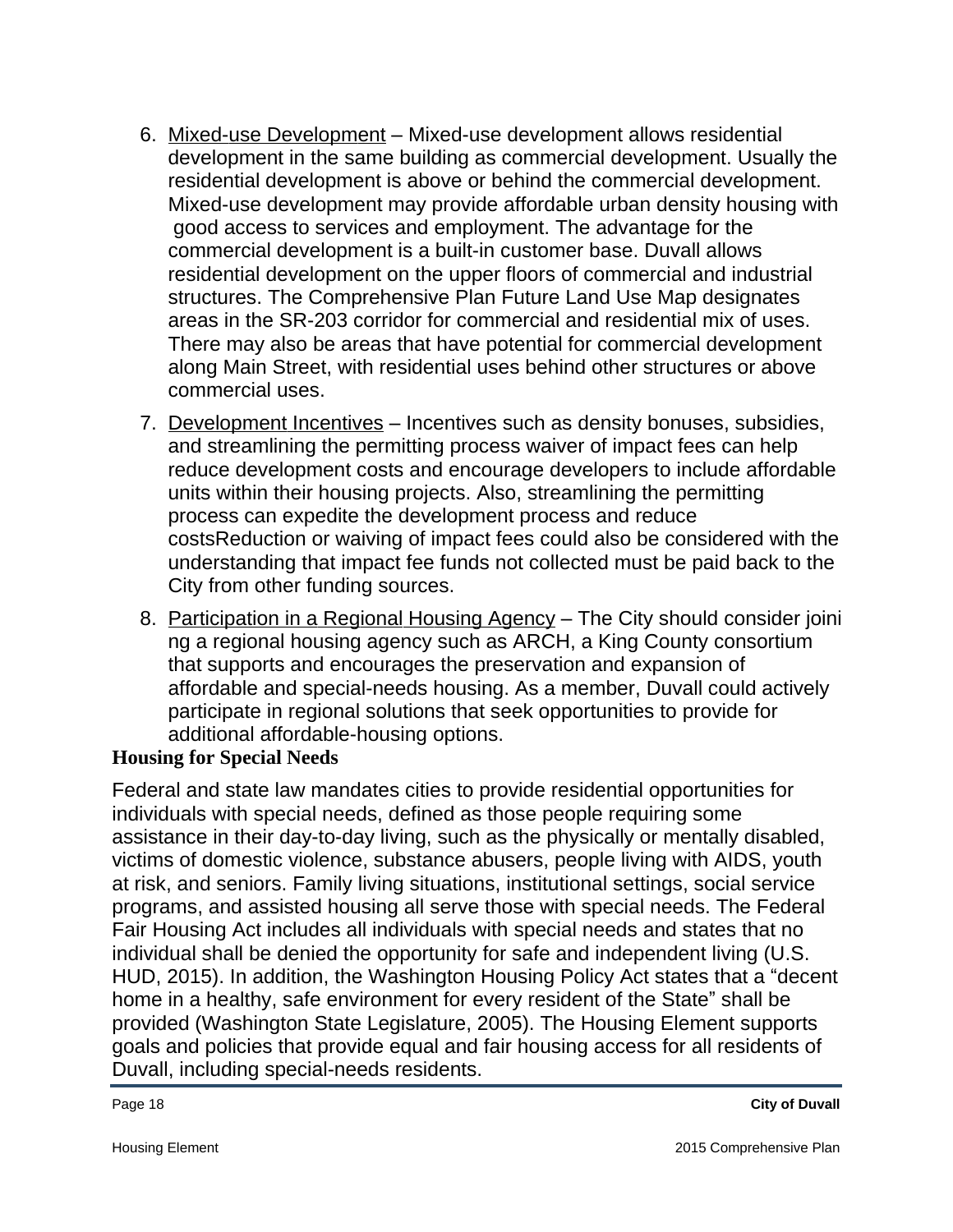In order to provide housing opportunities for residents of special needs, the City should collaborate with other agencies to provide opportunities and services that would not be otherwise available to special-needs residents. In addition, the City should continue to support codes and ordinances which allow for a variety of housing opportunities, as well as encourage the increase of social support services within Duvall and the surrounding area. Adding flexibility to Duvall's land use code to allow group homes and home-based care is also a significant opportunity for meeting the demand for special-needs housing.

#### **References**

- *City of Portland, Bureau of Planning. 2008. The Infill Design Toolkit: Medium Density-Residential Development. A Guide to Integrating Infill Development into Portland's Neighborhoods. December. Available at: <http://www.portlandoregon.gov/bps/49254>*
- City of Duvall. 20152016. Memorandum titled *City of Duvall 2015 Capacity and Transportation Analysis Study/EIS Alternatives*. Updated January 15, 2016. Pending Hyperlink
- King County Office of Regional Policy and Planning. 1999. *1999 King County Annual Growth Report: Land Development and Demographic Information for King County, its Cities and Unincorporated Areas.* Seattle, WA.
- King County Office of Regional Policy and Planning. 2001. *The 2001 King County Annual Growth Report: Land Development and Demographic Information for King County, its Cities and Unincorporated Area.* Seattle, WA.
- King County Budget Office. 2002. *King County Buildable Lands Evaluation Report 2002: Recent Growth and Land Capacity in King County and its Cities.* Seattle, WA.
- King County Budget Office. 2007. *King County Buildable Lands Report*. September 2007. Seattle, WA.
- King County Office of Management and Budget. 2003. *The 2003 King County Annual Growth Report: 20 Years of Growth Reporting Land Development and Demographic Information for King County, its Cities and Unincorporated Areas*. Seattle, WA.
- King County Budget Office. 2004. *King County Benchmarks, Affordable Housing 2003.* Available:

[http://your.kingcounty.gov/budget/benchmrk/bench03/aff\\_housing.pdf](http://your.kingcounty.gov/budget/benchmrk/bench03/aff_housing.pdf).

- King County Growth Targets Committee, Growth Management Planning Council. 2009. *King County Growth Targets, 2006-2031.* August. Adjusted June, 2011.
- King County GMPC (Growth Management Planning Council). 2012. *2012 King County Countywide Planning Policies*. Seattle, WA.

<http://www.kingcounty.gov/property/permits/codes/growth/GMPC/CPPs.aspx>

King County GMPC (Growth Management Planning Council). 2014. *The King County Buildable Lands Report 2014*. Seattle, WA.